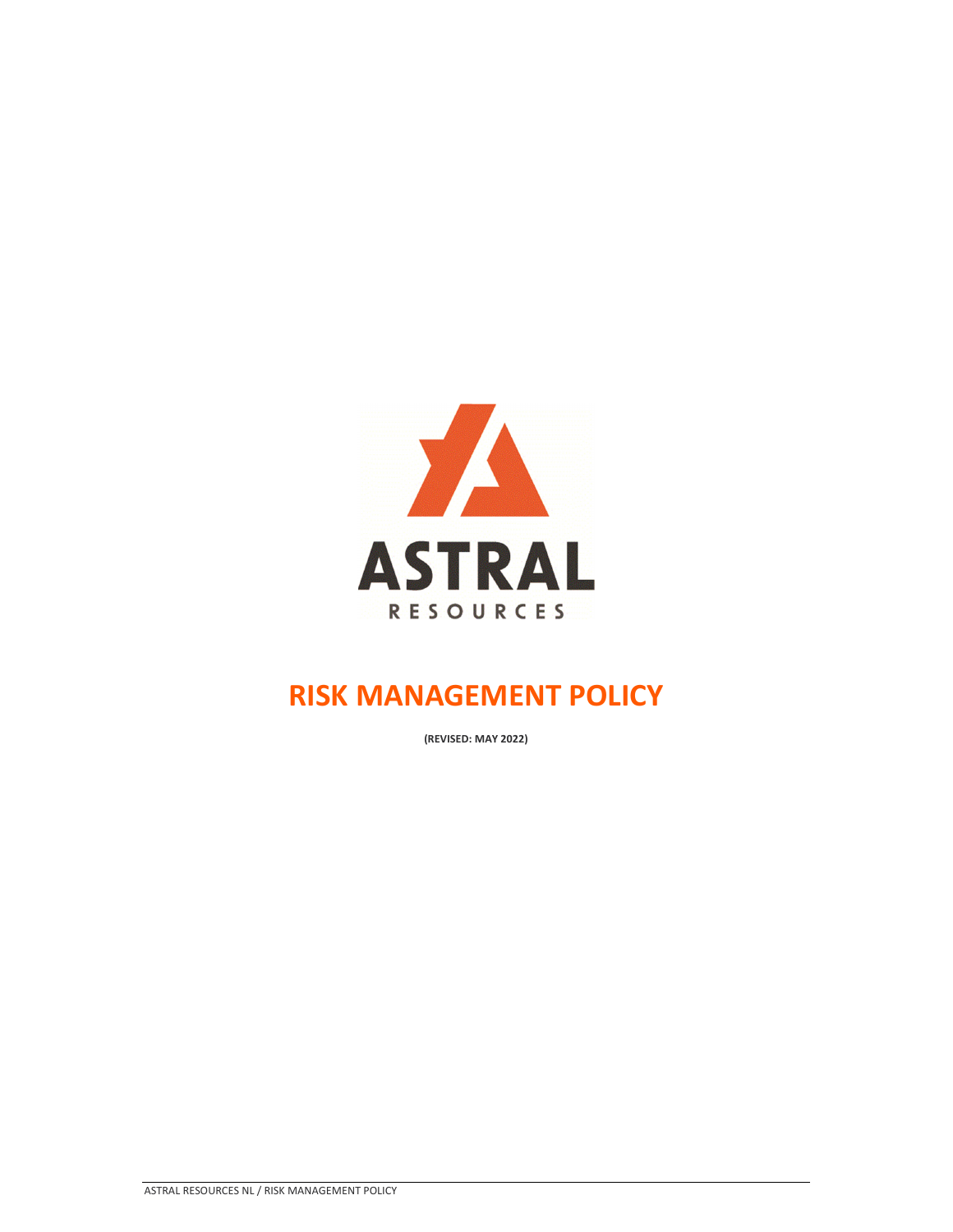#### **1. PREAMBLE**

The identification and effective management of risk, including calculated risk‐taking, is an essential part of the Company's approach to creating long‐term shareholder value. The full Board is charged with implementing appropriate risk systems within the Company. Aspects of this process may be delegated to the Managing Director.

The Board's collective experience will generally enable identification of the principal risks that may affect the Company's business. Key operational risks and their management will be recurring items for deliberation at Board meetings. The Committee may invite attendance from any staff of the Company and seek external advice to assist in its duties

The following is the Company's framework for:

- risk management; and
- internal compliance and control systems.

It covers the organisational, financial and operational aspects of the Company's affairs. Each Designated Officer is responsible for monitoring the Managing Director in the discharge of his responsibility to ensure the maintenance of, and compliance with, appropriate systems and raising any concerns in that regard with the Chairman.

## **2. RISK FACTORS**

Risks that the Board considers to be particularly relevant are listed in the attached Schedule of Risks, which forms part of this Policy.

#### **3. GENERAL APPROACH**

All key management personnel are responsible for using a common‐sense approach to foreshadowing and identifying risks and promptly alerting the Board to the same.

#### **4. DESIGN OF RISK MANAGEMENT SYSTEMS**

The Board requires management to design and implement the risk management and internal control system to manage the Company's material business risks and report to it on whether those risks are being managed effectively.

The Managing Director is responsible for designing, implementing and reporting on the adequacy of the company's risk management and internal control system. Management reports to the Board on the Company's key risks and the extent to which these risks are being managed. This is to be performed on an annual basis or more frequently as required by the Board or any relevant committee.

#### **5. ASSURANCE**

The Board will disclose that it has received assurance from the Managing Director and/or the Chief Financial Officer (or equivalent) that the declaration provided in accordance with section 295A of the Corporations Act is founded on a sound system of risk management and internal control and that the system is operating effectively in all material respects in relation to financial reporting risks.

The Managing Director is responsible for ensuring that the Board is satisfied (at least annually) that: